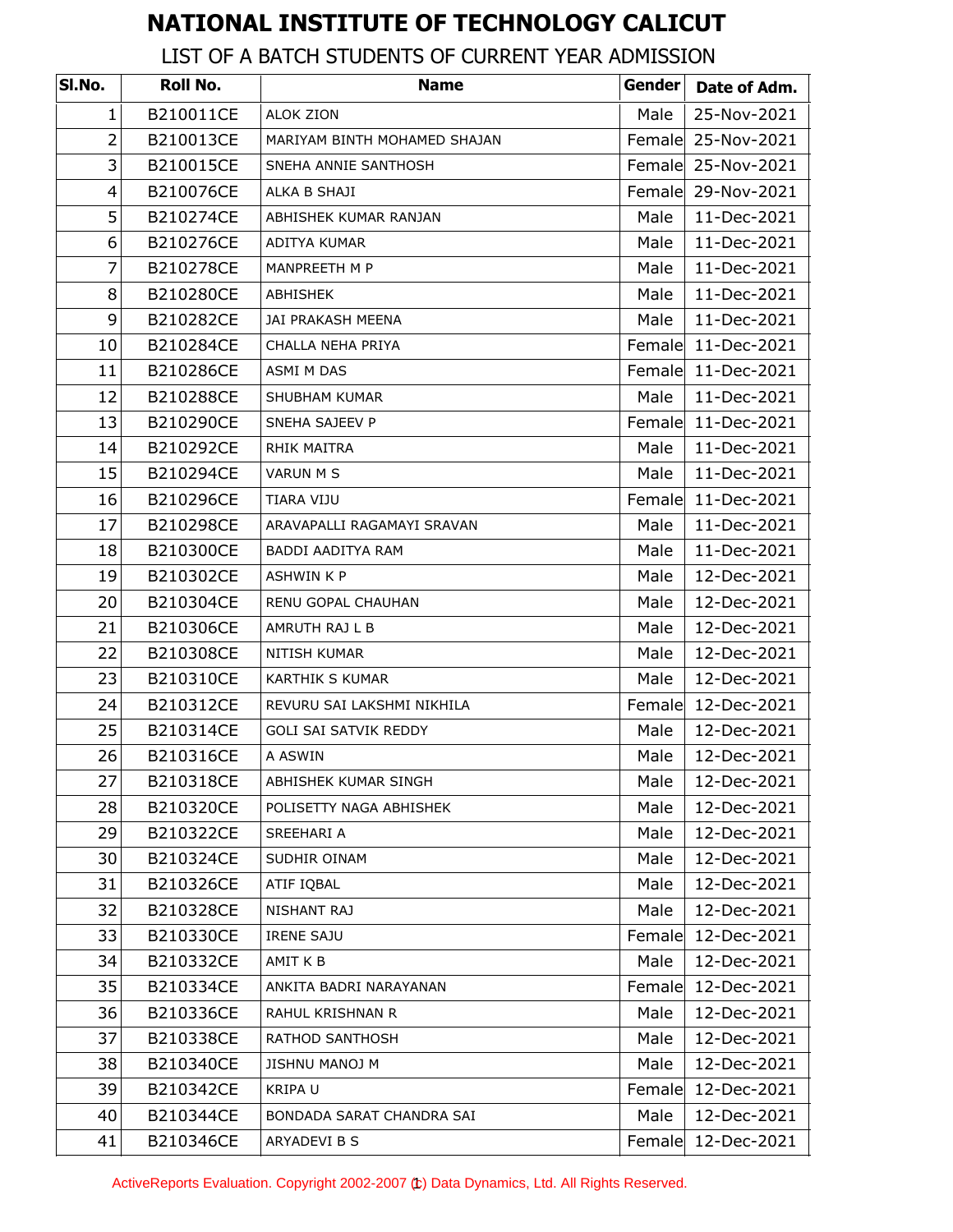| SI.No. | Roll No.  | <b>Name</b>                | Gender | Date of Adm. |
|--------|-----------|----------------------------|--------|--------------|
| 42     | B210348CE | <b>NEERAJ S KUMAR</b>      | Male   | 12-Dec-2021  |
| 43     | B210350CE | ABHINAND PR                | Male   | 12-Dec-2021  |
| 44     | B210352CE | <b>GEORGEENA KURIAN</b>    | Female | 12-Dec-2021  |
| 45     | B210354CE | MUHAMMED SOUHAN A          | Male   | 12-Dec-2021  |
| 46     | B210356CE | V S MRINAL                 | Male   | 12-Dec-2021  |
| 47     | B210358CE | AAUSH B CHANDANATHIL       | Male   | 12-Dec-2021  |
| 48     | B210360CE | ROBIN DEV N                | Male   | 12-Dec-2021  |
| 49     | B210362CE | <b>BURUJULA HARSHITHA</b>  | Female | 12-Dec-2021  |
| 50     | B210364CE | ABHINAV P                  | Male   | 12-Dec-2021  |
| 51     | B210366CE | RAHUL MAHAWAR              | Male   | 12-Dec-2021  |
| 52     | B210368CE | <b>GAURAV KUMAR</b>        | Male   | 12-Dec-2021  |
| 53     | B210370CE | RAJDIP DAS                 | Male   | 12-Dec-2021  |
| 54     | B210372CE | AHMED NAZAL ILLIKKAL       | Male   | 12-Dec-2021  |
| 55     | B210374CE | <b>SHEBEER</b>             | Male   | 12-Dec-2021  |
| 56     | B210376CE | ANJALI SINGH               | Female | 12-Dec-2021  |
| 57     | B210378CE | <b>RISHI SUNIL</b>         | Male   | 12-Dec-2021  |
| 58     | B210380CE | ANIMESH KUMAR GAURAV       | Male   | 12-Dec-2021  |
| 59     | B210382CE | SAMEER KASIM               | Male   | 12-Dec-2021  |
| 60     | B210384CE | <b>BHUKYA SAIVARUN</b>     | Male   | 12-Dec-2021  |
| 61     | B210386CE | CHETNA CHOUDHARY           | Female | 12-Dec-2021  |
| 62     | B210388CE | NIKIT BHUKAR               | Male   | 12-Dec-2021  |
| 63     | B210390CE | SREEHARI M P               | Male   | 12-Dec-2021  |
| 64     | B210392CE | PANKAJ CHAURASIA           | Male   | 12-Dec-2021  |
| 65     | B210394CE | IRFAN IBNU MULLATH PARAMBA | Male   | 12-Dec-2021  |
| 66     | B210396CE | AKHIL VIGNESWAR M          | Male   | 12-Dec-2021  |
| 67     | B210398CE | VISHAL KUMAR RAY           | Male   | 12-Dec-2021  |
| 68     | B210400CE | ABHIRAM S                  | Male   | 12-Dec-2021  |
| 69     | B210402CE | TEJPAL KUMAWAT             | Male   | 12-Dec-2021  |
| 70     | B210404CE | REVATHI R                  | Female | 12-Dec-2021  |
| 71     | B210406CE | SHAIK MOHAMMED NASEER      | Male   | 12-Dec-2021  |
| 72     | B210408CE | PRANAV P KUMAR             | Male   | 12-Dec-2021  |
| 73     | B210410CE | ATHUL P P                  | Male   | 12-Dec-2021  |
| 74     | B210412CE | SHIBIL RAHMAN P            | Male   | 12-Dec-2021  |
| 75     | B210414CE | PRASHANT KUMAR             | Male   | 12-Dec-2021  |
| 76     | B210416CE | MOHD SHAQUIB               | Male   | 12-Dec-2021  |
| 77     | B210418CE | NAVANEETHA K               | Female | 12-Dec-2021  |
| 78     | B210420CE | RITHURAJ R                 | Male   | 12-Dec-2021  |
| 79     | B210422CE | RISHI KANNAN G S           | Male   | 12-Dec-2021  |
| 80     | B210424CE | SYEDAHMEDAYYUBPEERAN       | Male   | 12-Dec-2021  |
| 81     | B210426CE | ALI FYSAL M P              | Male   | 12-Dec-2021  |
| 82     | B210428CE | AASHIN V                   | Female | 12-Dec-2021  |
| 83     | B210430CE | AKSHAY K                   | Male   | 12-Dec-2021  |
| 84     | B211244CE | MD RABIUL AUAL             | Male   | 13-Dec-2021  |
| 85     | B211254CE | ATHULYA T ANIL             | Female | 13-Dec-2021  |

ActiveReports Evaluation. Copyright 2002-2007 (2) Data Dynamics, Ltd. All Rights Reserved.